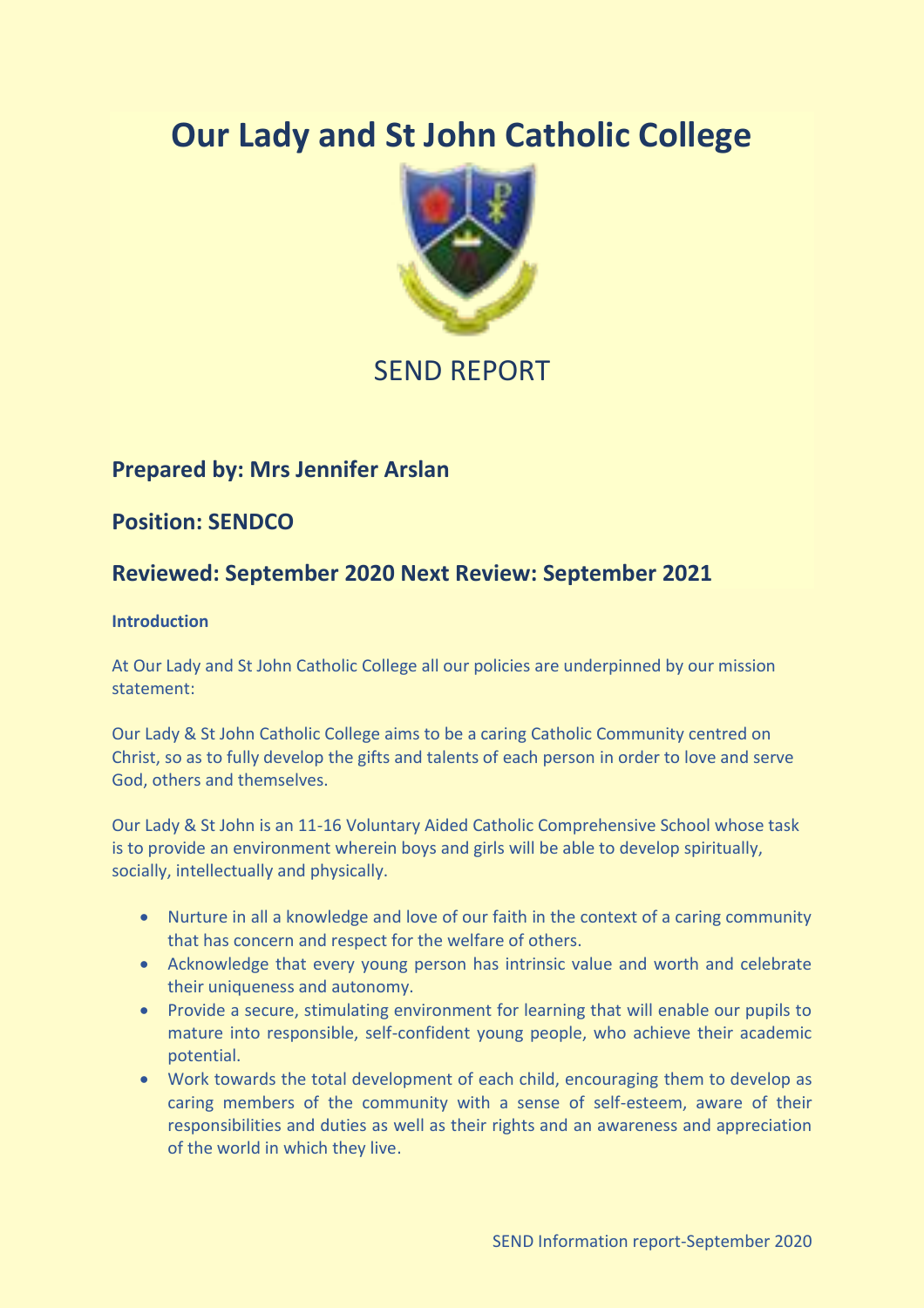#### **Key Terms**

This table shows the meaning of some common abbreviations that will be referred to during this report.

| <b>ADD</b>                      | <b>Attention Deficit Disorder</b>                                                                                                                     |
|---------------------------------|-------------------------------------------------------------------------------------------------------------------------------------------------------|
| <b>ASC</b>                      | <b>Autistic Spectrum Condition</b>                                                                                                                    |
| <b>ADHD</b>                     | <b>Attention Deficit Hyperactivity Disorder</b>                                                                                                       |
| <b>CAF</b>                      | <b>Common Assessment Framework</b>                                                                                                                    |
| <b>CAMHS</b>                    | <b>Child and Adolescent Mental Health Service</b>                                                                                                     |
| <b>EHCP</b>                     | <b>Education, Health and Care Plan</b>                                                                                                                |
| HI.                             | <b>Hearing Impaired</b>                                                                                                                               |
| <b>MLD</b>                      | <b>Moderate Learning Difficulty</b>                                                                                                                   |
| <b>PD</b>                       | <b>Physical Difficulties</b>                                                                                                                          |
| <b>SENDCo</b>                   | <b>Special Educational Needs Coordinator</b>                                                                                                          |
| <b>SIBA SIBB</b><br><b>SIBC</b> | Support intervention Bands A=low, B=moderate, C=High. This is how the K<br>category of SEND is broken down. *See SEND policy for further information. |
| <b>SLCN</b>                     | Speech, Language and Communication Needs                                                                                                              |
| <b>SpLD</b>                     | Specific Learning Difficulties e.g. Dyslexia, Dyspraxia and Dyscalculia                                                                               |
| VI                              | <b>Visual Impairment</b>                                                                                                                              |
| <b>SEMH</b>                     | Social, Emotional, Mental Health                                                                                                                      |

#### **General Principles**

SEND provision at Our Lady and St John Catholic College follows the principles outlined in the Code of Practice 2015.

A child with SEND should have his/her needs met.

The views of the child should be sought and taken into account.

Parents have a vital role to play in supporting their child's education.

Children with SEND should be offered full access to a broad, balanced and relevant education, including an appropriate curriculum for the foundation stage and the National Curriculum.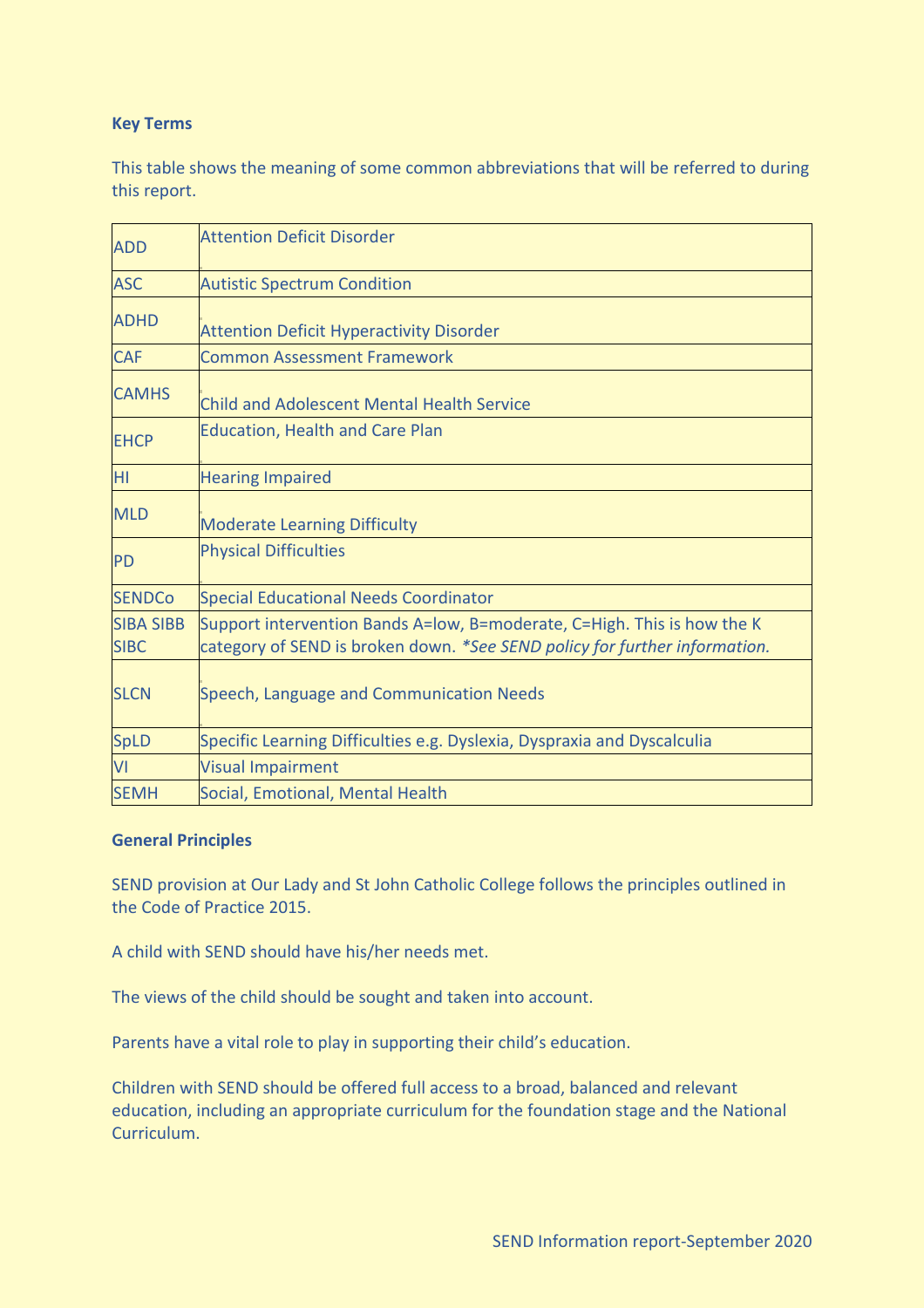#### **What does 'special educational needs and disability' mean?**

The term 'special educational needs' has a legal definition, referring to children who have learning difficulties or disabilities that make it harder for them to learn than most children of the same age. Many children will have special needs of some kind at some time during their education. The special educational needs and disability code of practice (Jan. 2015) outlines the legal obligations that all schools must adhere to in order to support those students with SEND.

In essence, the code highlights the importance of working together with families, school and other agencies, (where necessary). For students who require intensive support, Education Health Care Plans (EHCP) are created.

Special Educational Needs and Disability has been divided into 4 categories. Children may have one type of need or a combination of several.



Social, Emotional, Mental Health: children may have difficulties with managing their behaviour, making friends and relating to adults. Children suffering from anxiety or depression, self-harming, substance misuse, eating disorders or physical symptoms that are medically unexplained. Other children may have disorders such as attention deficit disorder (ADD), attention deficit hyperactive disorder (ADHD) or attachment disorder. Communication and Interaction: children may have difficulties in expressing themselves and/or understanding others; including, speech, language and communication needs (SLCN) and autistic spectrum Condition (ASC).

Cognition and Learning: children may have difficulty in one or more area of literacy, numeracy, reading or understanding ideas and information; including, moderate learning difficulties (MLD), severe learning difficulties (SLD), profound and multiple learning difficulties (PMLD) and specific learning difficulties (SpLD) such as dyslexia, dyspraxia and dyscalculia.

Sensory or Physical: children may have difficulties with senses such as hearing or sight, coordination or mobility.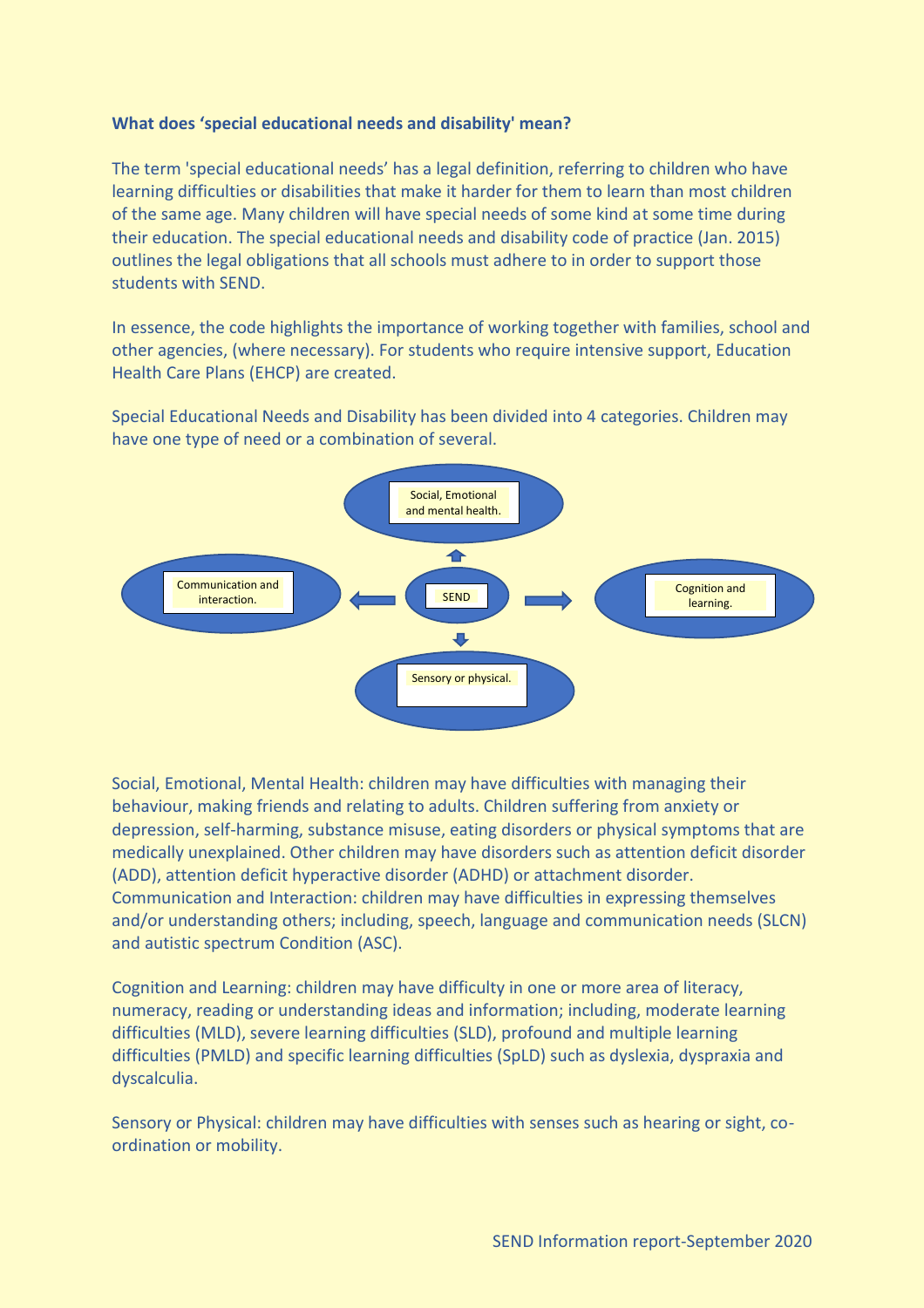#### **How are students with SEND identified?**

Information is initially gathered from primary schools from visits by the SEND teacher. A discussion takes place with the Primary Schools about each student who has SEND. Further discussions with parents take place at the intake meeting, where opportunities to speak to staff regarding any concerns about their child's additional needs are made available. At the start of Year 7, students take a baseline assessment which are taken and analysed. This allows us to identify which students may need further support, intervention, or additional assessment.

Following their arrival at Our Lady and St John, regular mainstream assessments are carried out by staff throughout the year so that any concerns around students' progress can be identified as early as possible. Depending upon the identified need, appropriate support will be put in place and regular monitoring will occur to ensure it has the intended impact.

Should support from outside agencies be required to offer further support, parents will be invited to contribute and work with the school to look at the best course of action to support their child.

We continue to keep up to date on all SEND developments and offer support and training for staff in identified areas of need.

If a student is identified as having SEND, then their name will be added to the SEND list initially under the category 'K'. This is to ensure class teachers are fully aware and can support them appropriately. We do recognise that students' needs may change over time and provision will reflect this. At some point after this they may be removed from the SEND list as their need is no longer a barrier to learning.

#### **How are SEND students supported during transition?**

Staff from the SEND department visit the feeder primary schools during years 5 and 6 to get to know students prior to coming to Our Lady and St John. For those students who it is thought may need additional transition support, additional visits are arranged either 1-1 or within small groups. Extra visits are planned for pupils with complex SEND or for those with EHCPs.

Year 9 SEND students, prior to making option decisions have face to face meetings with a member of the SEND department to discuss option choices.

Year 11 SEND students are provided with additional support when applying for college placements and liaising with colleges to share support strategies.

SEND students' profiles show student's careers and aspirations which are shared with all staff.

#### **What does Our Lady and St John do to support students with SEND?**

First and foremost, all students at Our lady and St John receive quality first teaching. In order to support staff to deliver high quality teaching and learning, staff advice and training from other professionals is provided. In this way, teachers and teaching assistants are given the expertise to plan effectively differentiated work to remove barriers that some students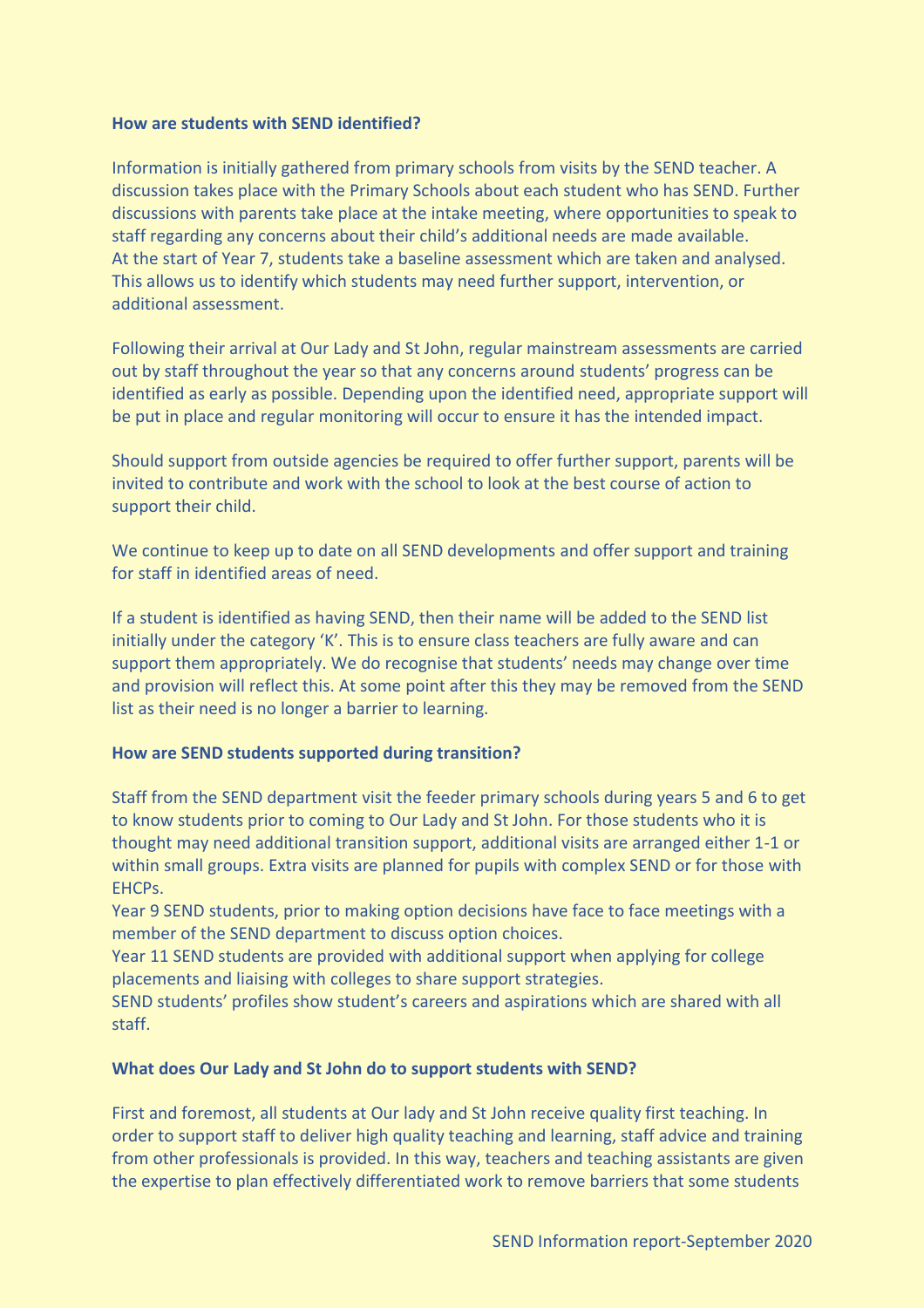may have. A range of interventions are used to assist in maximising students' potential. These include:

In the classroom.

- Teaching Assistant support.
- Reduced class sizes.
- Differentiated resources.
- Individual needs met through personalised teaching.
- Provision to facilitate access to the curriculum and independent learning.
- Advice and training through Educational Psychology and outreach support from the Authority.
- Information from the SEND team via Pen Portraits/student passports are shared with all staff.
- Shared discussion with classroom teachers regarding identified pupils, help to create Reduced Anxiety
- Management Plans (RAMPs) these provide consistent support for identified SEND students across all subject areas.
- Regular SEND meetings with identified SEND reps from each department, helps to disseminate support strategies consistently across the school.
- Staff specialisms around SEND
- Teaching Assistants are trained to have a wide range of understanding of students with additional needs with some staff having expertise in specific areas.
- Sensory support services from the Local Authority, working with staff and students with visual and auditory difficulties.
- School Nurse.
- ELCAS Practitioner from outside agencies.
- Educational Psychologist from the authority.
- SEMH mentors.
- Level 3 TAs are all ELKLAN\* trained (\*See later information about Speech and Language support)

#### **Provision for SEMH**

A range of interventions delivered by the SEMH team and outside support to improve social and emotional development. These include group and individual sessions using a range of Cognitive Behaviour Therapy (CBT) intervention programmes.

#### **Extra–curricular activities.**

Equal opportunities are shared through form time and during mainstream lessons, SEND pupils have access to all extra-curricular activities. SEND staff have good knowledge of all activities going on through the school and encourage the students to participate. Safety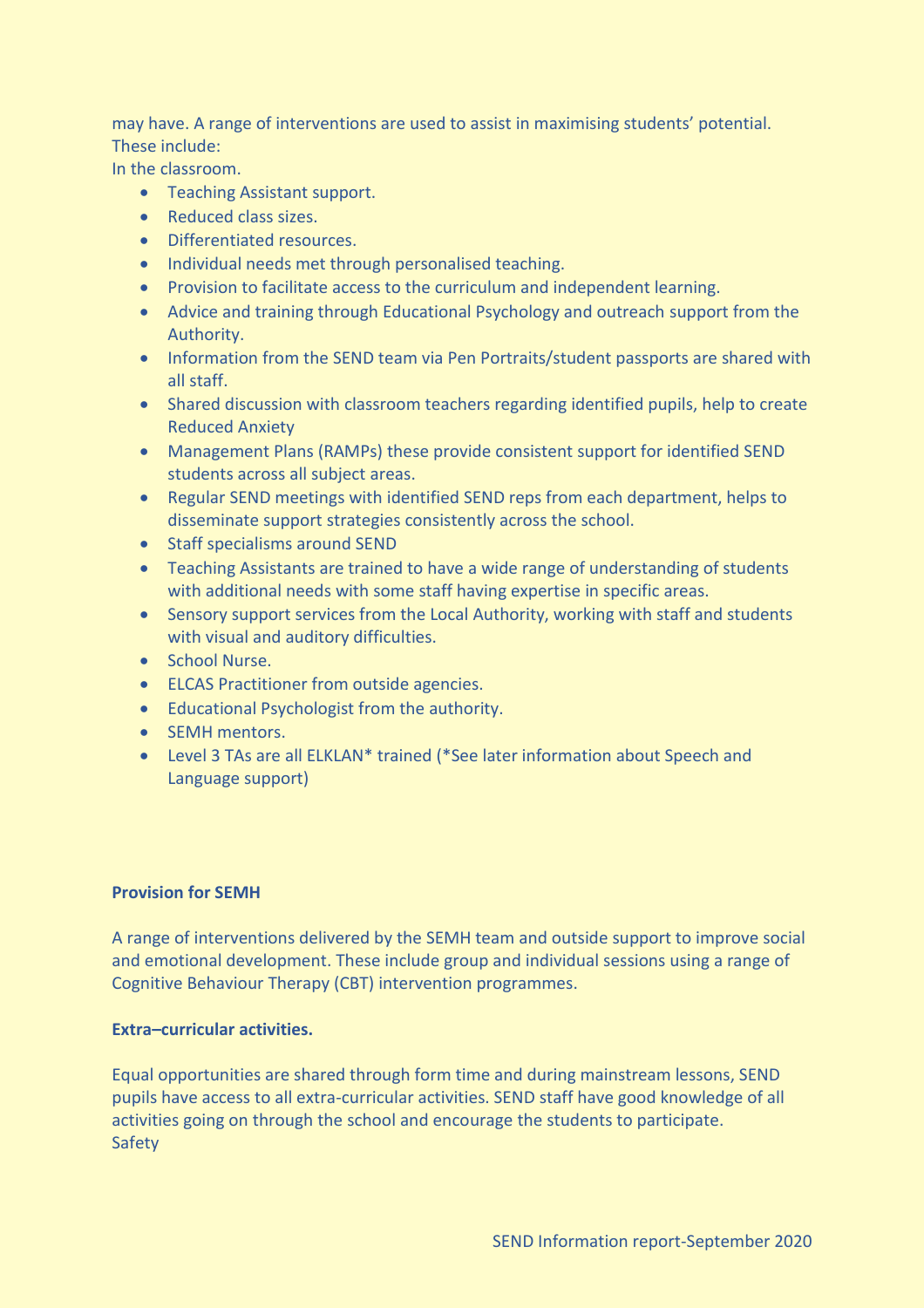#### **Our school is accessible for students with SEND.**

We will endeavour at all times to make reasonable adjustments to accommodate the needs of our students.

Our school is safe and accessible for all, and we do our best to make it welcoming to the whole community. All safeguarding procedures and risk assessments are in place and adhered to by all staff. We have a range of different facilities to help SEND students throughout our school including a number of lifts to access all areas, disabled toilets, and equipment to help with reading and writing. Where necessary, students may leave the class 5 minutes early to avoid crowds, with the support of a teaching assistant or peer. We have dedicated procedures for those students who are unable to exit a building. The school has 4 disabled parking bays.

There are staff on corridors at lesson change over.

#### **How are staff trained to ensure they are meeting students' needs?**

There is regular training for all staff every term, which is updated dependent upon individual training needs. Appropriate information is shared with all staff for students with additional needs including data on reading ages, Maths and English levels along with different strategies to support students. Specific testing completed by the SEND department is regularly shared with all staff. A member of the SEND team provides SEND updates on a weekly basis to all staff during staff briefings.

#### **What special facilities and resources are available?**

#### **• Nurture Group**

Working closely with primary schools, and parents, some students are identified as requiring additional support with their core basic skills in literacy and numeracy, and to enable them to successfully manage the demands of high school. These students join our nurture group upon arrival to Our Lady and St John, where they receive further literacy and numeracy intervention, along with support developing wider social awareness. Whilst still following a regular timetable, numbers in the nurture group are kept smaller than other classes to allow students to grow in confidence.

#### • **Learning Support Centre (LSC)**

The LSC provides short-term teaching and support programmes for a minimum of 6 weeks, tailored to the needs of students who require further support with emerging Social and Emotional Mental Health needs during KS3.

The curriculum is followed in line with regular timetable requirements, along with further support tailored to individual needs. This support enables students to improve their SEMH and follows a programme of CBT delivered by experienced learning mentors. We are striving to become an emotionally friendly school, and all programmes completed are validated and recommended by the Educational Psychologist service.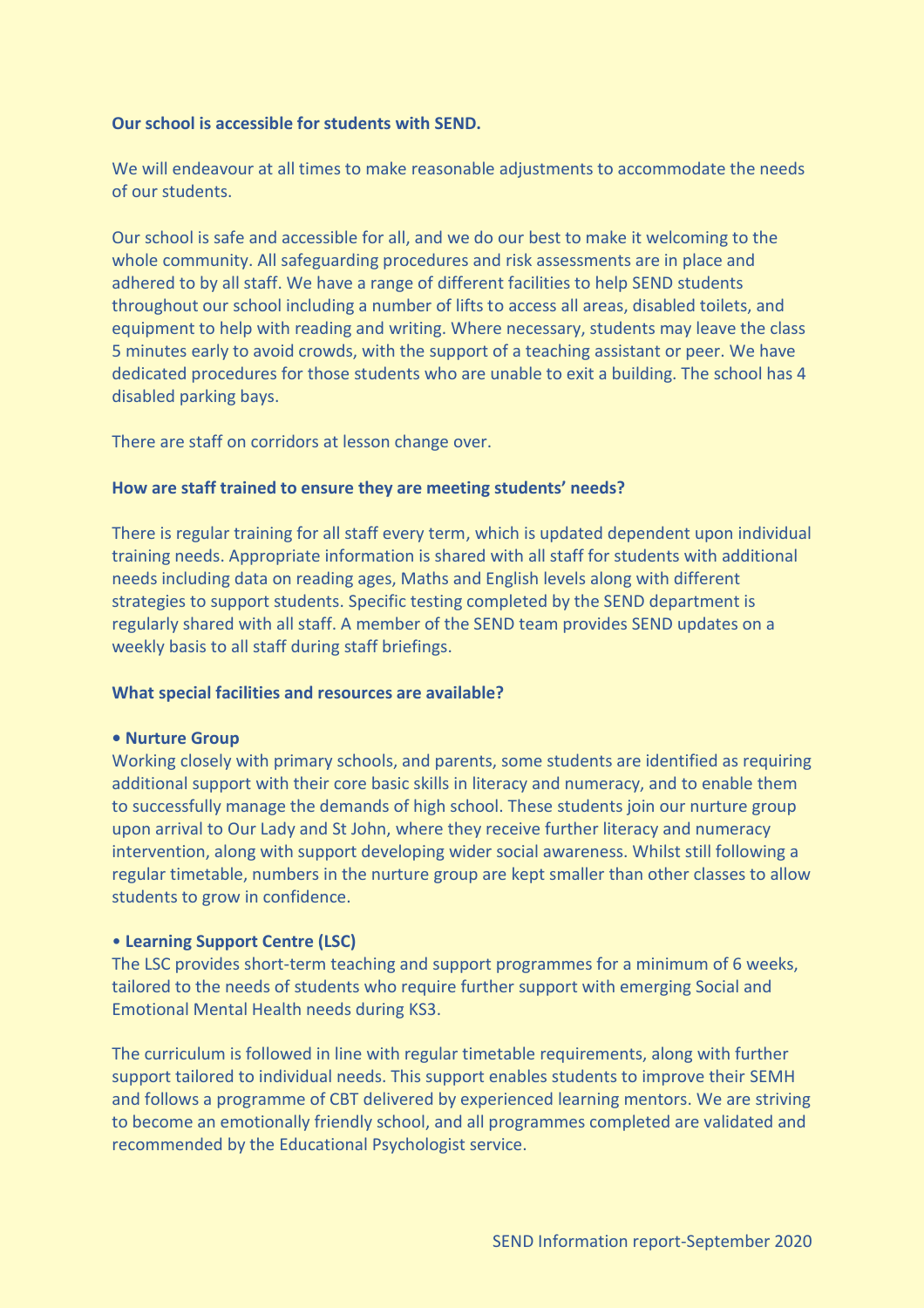After consultation with subject teachers and sharing successful strategies to manage student behaviour, students are integrated slowly, with TA support, back into lessons. Regular target setting and monitoring mechanisms ensure that students are successfully integrated back into mainstream lessons.

#### **• The Ignatius Centre**

This is a designated area of school, inaccessible from mainstream, which is dedicated to students who are, and have been, displaying challenging SEMH needs. The area is staffed by a combination of specialist support and teaching staff that can offer the potential of a long term on-site alternative provision. Whilst in the Ignatius centre, students receive a bespoke timetable which includes a combination of curriculum/work placements and SEMH support. This ensures students develop effective coping strategies and improve their SEMH barriers. Resources which are provided to support students in the mainstream are as follows: Support staff are assigned to departments and also lessons by the directions of the SENDCo to meet the Special Educational Needs of students within subject areas. Support includes consultation between class teacher and support teacher to identify need, with essential planning and reviewing occurring. A Teaching Assistant (TA) may be working with a group of students and not only an individual.

Reading Recovery Scheme involves paired reading following a reading Scheme (Accelerated Reader), which is used in collaboration with phonics based programs (Sounds Write and IDL cloud). The scheme takes place during registration. Students' reading is tested at least termly to monitor progress. Students requiring intensive support to improve their literacy are also withdrawn from targeted lessons where appropriate. KS3 Students with a reading age of 9.9 or below complete this intervention.

Cognitive Behaviour Therapy sessions are available for students on a one to one/group basis, identified by Pastoral Staff, subject teachers, or through student self-referral. The programmes are to support those children unable to access social inclusion in its widest sense. The sessions are delivered by learning mentors and may be individual or small group based. Programmes include Motivational Interviewing, Coping Power, Friends and rebalance.

Speech and Language support is available for students identified by Subject Teachers. This programme is delivered by Elklan (Elklan training was established in 1999 by two speech and language therapists Liz Elks & Henrietta McLachlan) trained TAs, individual or small group based. This programme is to support the communication skills of students with Speech, Language and communication needs.

Handwriting support is available for students highlighted by Subject Teachers. The sessions are delivered by a TA on a one to one basis in class or withdrawn. Handwriting materials are collated from Educational Psychologist and Teodorescu resources for improving fine motor and perceptual skills needed in handwriting.

Social Skills support is available for students identified by subject teachers and transition mentors. This support is delivered by TAs in group work sessions to support the social development of students.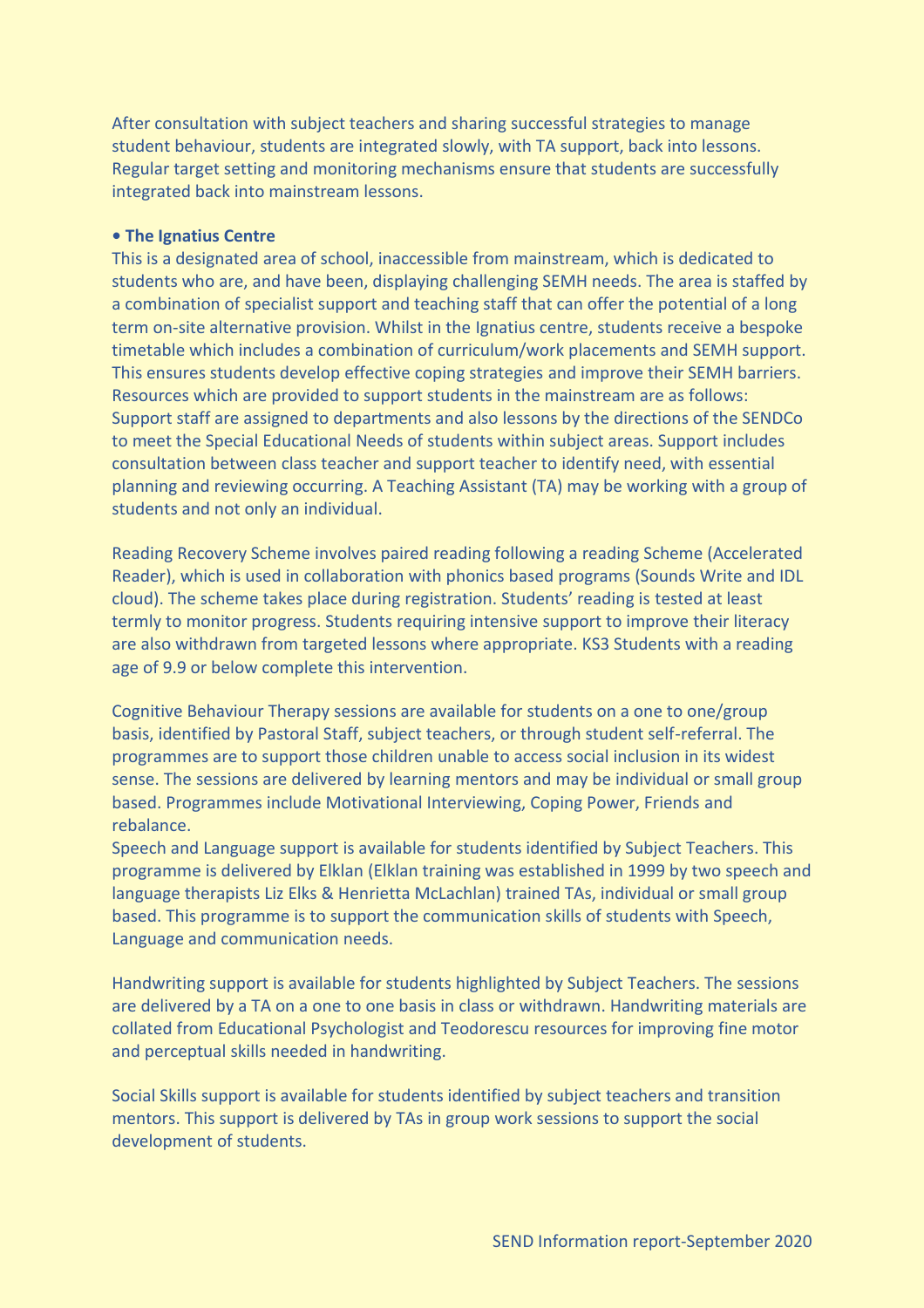Core Intervention support from Maths and English is available for students requiring additional support in literacy and numeracy.

#### **Arrangements for external alternative provision**

To meet the needs of some students they are educated off-site provision. Mrs J Arslan SENDCo along with Mr G. Jones (Associate Deputy Headteacher) co-ordinates their provision and monitors their progress. She can be contacted via the school number or on <mailto:jarslan@olsj.blackburn.sch.uk>

The main providers we use are St Thomas PRU, The Heights and alternative provision providers that are recommended by the local authority.

#### **Examination arrangements.**

Access arrangements are provided for students through assessments via external agencies to inform specific provision for examinations. These arrangements can include supporting students with readers, scribes, providing extra time, use of a laptop, large print as well as separate rooms for those students who have health difficulties. Pupils that may require access arrangements are identified by subject teachers and the SEND department, and are then tested by the SENDCo, who is a specialist assessor. The senior member of staff with responsibility for examinations is Mrs A Hussain who can be contacted via the school number or<mailto:Ahussain@olsj.blackburn.sch.uk>

#### **How are the school's resources allocated and matched to students' special education needs?**

Students with an Education Health and Care Plan have specific resources/provision and support as outlined in their EHCP. Teaching Assistants are allocated and support students in their lessons. Other resources are allocated based on evidence of need. The SEND department have resources that can be used by students including ICT (desktop and laptop computers) interactive white boards, interventions and dedicated subject resources. If required, a range of specialist equipment including writing slopes, software and differentiated text and student workbooks can also be provided.

A provision mapping tool is used to ensure that provision used by the school meets the SEND of the students. This also allows us to measure the impact of our interventions to ensure that they reduce student's barriers to learning.

#### **How do we evaluate our provision?**

Teaching and Learning for all students is monitored through the school's quality assurance processes involving subject leaders and the Senior Leadership Team. SEND specific learning walks and book checks are part of the evaluation process. Teaching Assistants are also observed through learning walks by the SENDCo. Good practice is shared at staff CPD sessions.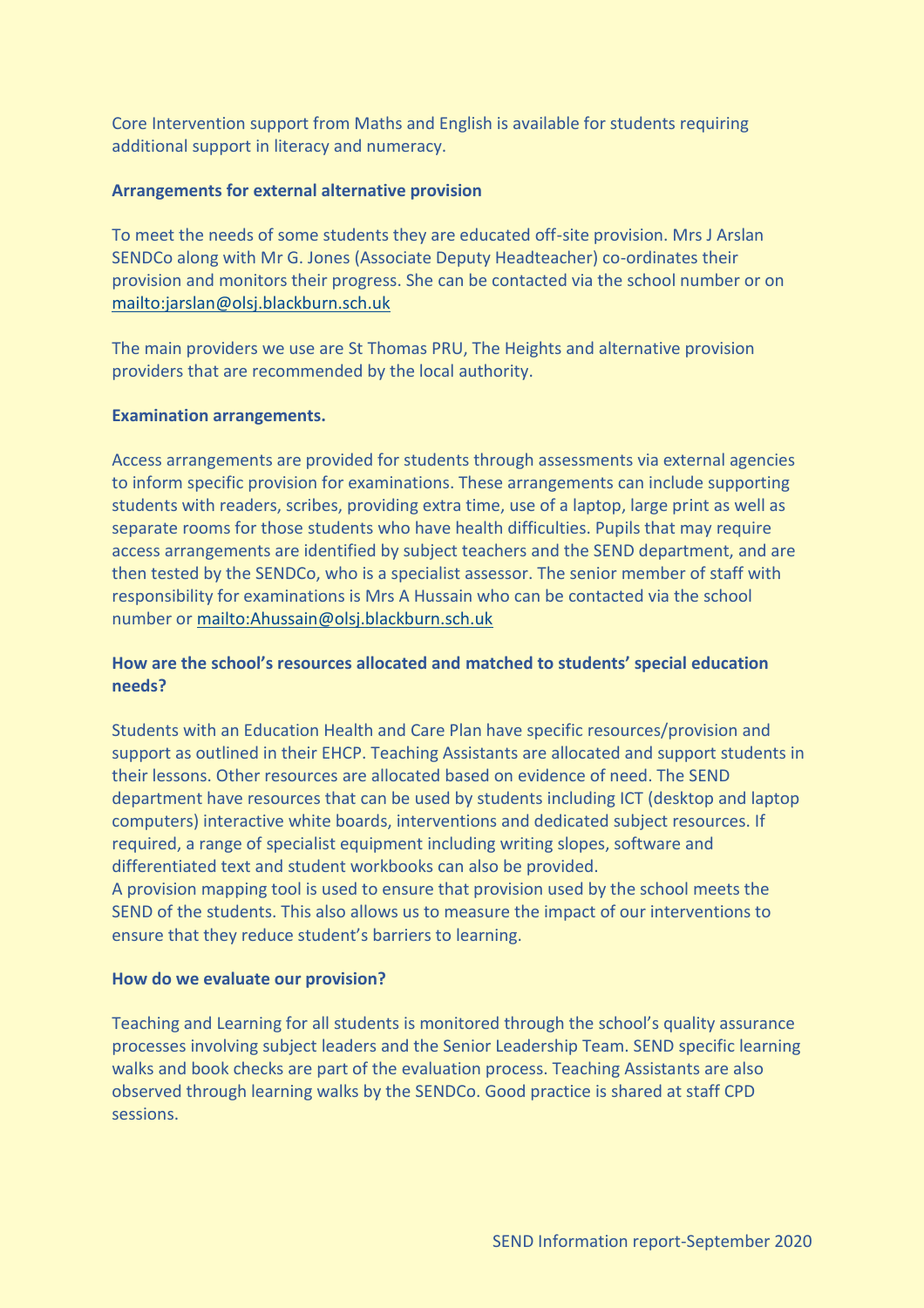Attendance, progress scores, achievement points, emotional well-being scores, behaviour data, and Standardised test such as the Boxall Profile, digit memory test, (this is not an exhaustive list) are all used to measure the success of the intervention programmes. All intervention delivered by the SEND team is evaluated at the end of a cycle to ensure that it is effective and has made a positive impact. Effectiveness and impact measures are evaluated using a provision mapping tool.

#### **How are those students with SEND reviewed?**

For those students who have an EHCP, a face to face review meeting is held at least once a year, to which all parties working with the student are invited. (Due to Covid these are currently being held by conference call).

All students on the SEND list are closely monitored by their subject teachers and the Heads of Departments. Following termly assessments, the SENDCo, along with the SEND teacher, will assess the student's progress and review the effectiveness of the interventions in order to determine any future support. Parents will receive a letter from the SEND department outlining any interventions that are taking place with their child. Parental meetings are child centred and are arranged based on need. Most students at SIBC receive regular review meetings at least every term.

The SEND teacher and those staff who carry out intervention work meet weekly and map out the provision and impact on an individual student's provision map.

Appropriate information about individual student SEND needs, are shared with staff, along with strategies to support them in the classroom. Termly Targets are set with a member of the SEND team and students are encouraged to include information about what helps them to make progress into their SEND profile. Parents are also given the opportunity to contribute, review and discuss their child's provision and progress.

Discussions take place dependent on need, but at least termly with the student to review their progress and set new targets. As part of this discussion the department will discuss aspirations and careers with the student. Annual reviews for those students with EHCPs will, from year 10 pupils will have input from our careers advisor regarding future education and employment opportunities.

#### **How will the school prepare and support my child when it is time to leave Our Lady and St John?**

All students receive careers education as part of the form time programme. Towards the end of year 10, students have the opportunity to visit a 6th form college. Sixth form colleges make presentations to Year 11 in the autumn term. We also host a careers roadshow with post-16 providers. Students are encouraged to visit multiple colleges to explore all post-16 opportunities. Students with SEND are supported in completing their college application forms with help from a member of the SEND team. These applications are quality checked by the Head of Year 11. SEND students are prioritised for careers interviews during year 10 and 11. All students with an EHCP or on the SEND list have all information passed to their post 16 provision.